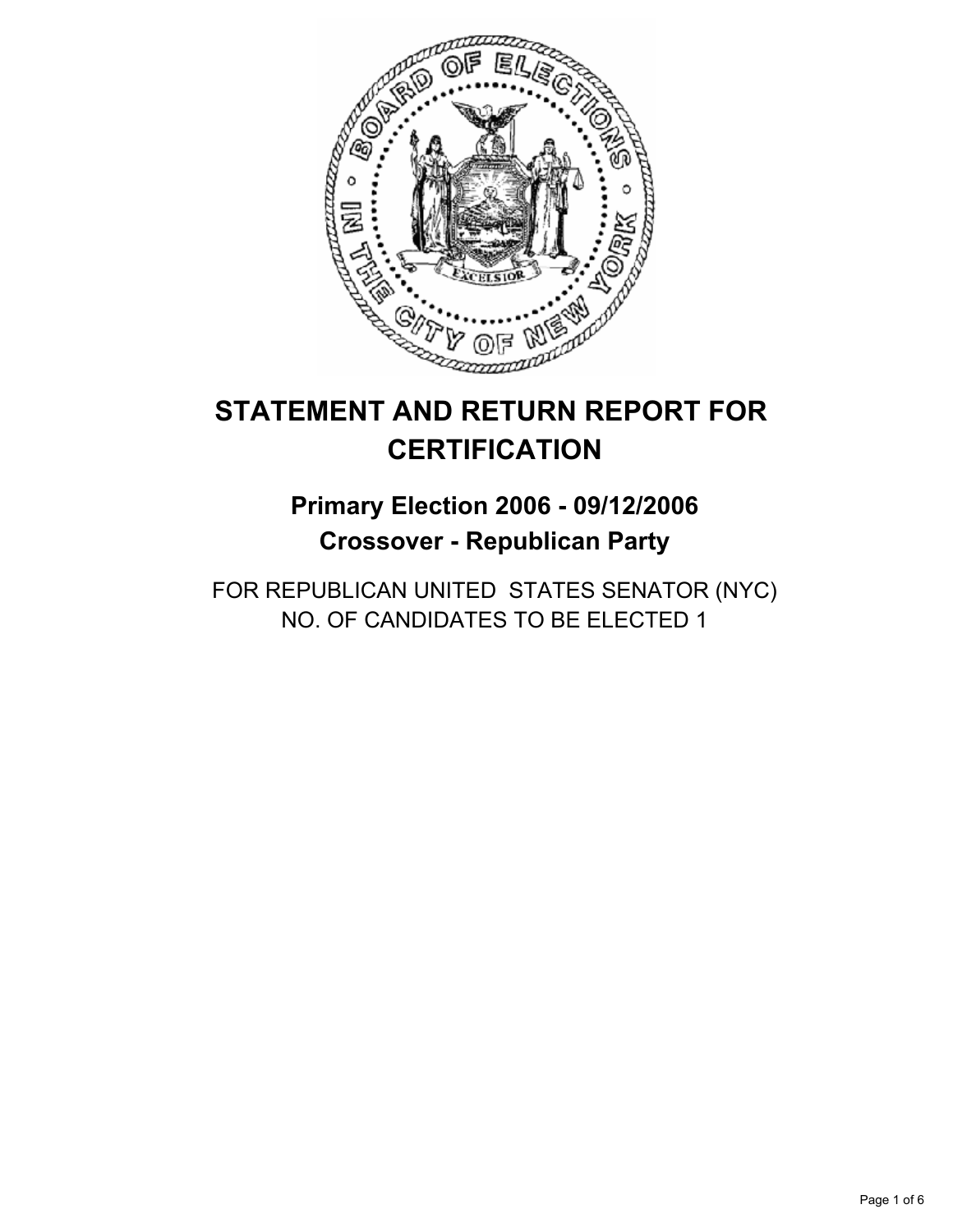

#### **New York County**

| <b>EMERGENCY</b>                   | 66    |  |
|------------------------------------|-------|--|
| ABSENTEE/MILITARY                  | 284   |  |
| <b>FEDERAL</b>                     | 122   |  |
| <b>AFFIDAVIT</b>                   | 76    |  |
| <b>K T MCFARLAND</b>               | 1,629 |  |
| <b>JOHN SPENCER</b>                | 2,036 |  |
| <b>BILL CLINTON (WRITE-IN)</b>     | 1     |  |
| BILL WALD (WRITE-IN)               |       |  |
| CHUCK ZLATKIN (WRITE-IN)           | 1     |  |
| DAVID WASHINGTON (WRITE-IN)        | 1     |  |
| DENNIS WOLOCK (WRITE-IN)           | 1     |  |
| EDWARD F. COX (WRITE-IN)           | 1     |  |
| ELIOT SPITZER (WRITE-IN)           | 3     |  |
| <b>GERALDINE MILLER (WRITE-IN)</b> | 1     |  |
| HENRY JAMES STAPLES (WRITE-IN)     | 1     |  |
| HILLARY RODHAM CLINTON (WRITE-IN)  | 2     |  |
| JOSE CERRANO (WRITE-IN)            | 1     |  |
| JUAN ESTRELLA (WRITE-IN)           | 1     |  |
| MALACHY MCCOURT (WRITE-IN)         | 1     |  |
| MARGARET CARN (WRITE-IN)           | 1     |  |
| MARK LASALLE (WRITE-IN)            | 1     |  |
| MAUREEN MILLER (WRITE-IN)          | 1     |  |
| MICHAEL K. ZUMBLUSKAY (WRITE-IN)   | 1     |  |
| SYLVIA BEST (WRITE-IN)             |       |  |
| TOM DUANE (WRITE-IN)               |       |  |
| <b>TOTAL VOTES</b>                 | 3,687 |  |

#### **Bronx County**

| <b>EMERGENCY</b>                  | 13    |
|-----------------------------------|-------|
| ABSENTEE/MILITARY                 | 258   |
| <b>FEDERAL</b>                    | 28    |
| <b>AFFIDAVIT</b>                  | 15    |
| <b>K T MCFARLAND</b>              | 552   |
| <b>JOHN SPENCER</b>               | 1,039 |
| CHARLES BARNON (WRITE-IN)         |       |
| DR. KING (WRITE-IN)               |       |
| ERIC STEPHEN (WRITE-IN)           |       |
| HILLARY CLINTON (WRITE-IN)        |       |
| HILLARY RODHAM CLINTON (WRITE-IN) |       |
| JOHN SPENCER (WRITE-IN)           | 3     |
| LINDSAY GRAHAM (WRITE-IN)         |       |
| <b>TOTAL VOTES</b>                | 1,600 |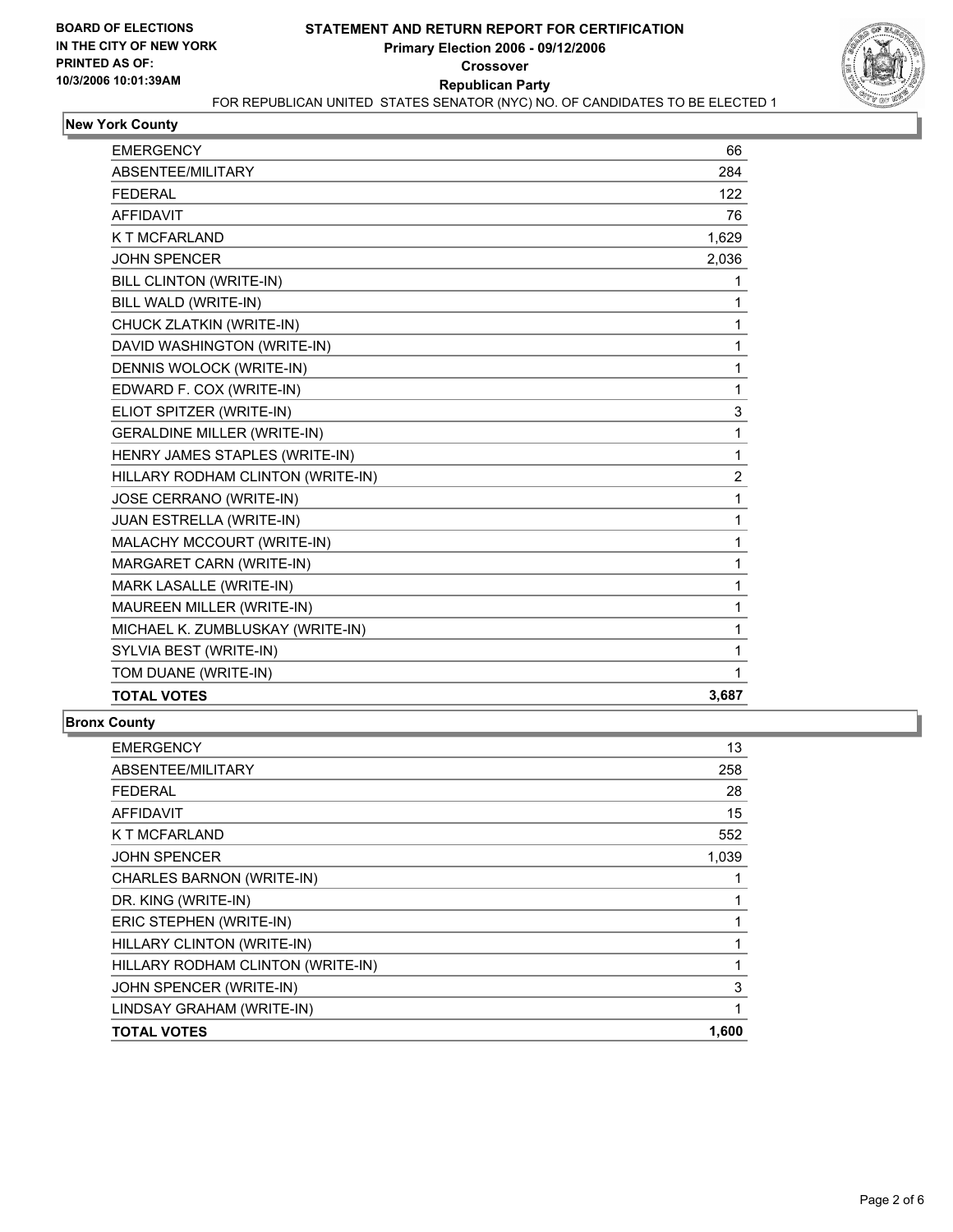

#### **Kings County**

| <b>EMERGENCY</b>                  | 68             |
|-----------------------------------|----------------|
| ABSENTEE/MILITARY                 | 431            |
| <b>FEDERAL</b>                    | 58             |
| <b>AFFIDAVIT</b>                  | 47             |
| <b>K T MCFARLAND</b>              | 1,592          |
| <b>JOHN SPENCER</b>               | 2,963          |
| AARON HERMAN (WRITE-IN)           | 1              |
| ALEC BROOK-KRASNIY (WRITE-IN)     | 1              |
| ALFONSE D'AMATO (WRITE-IN)        | 1              |
| ARI UCOQAN (WRITE-IN)             | 1              |
| ARY KAGAN (WRITE-IN)              | 1              |
| BATSON HAKEEM JEFFRIES (WRITE-IN) | 1              |
| <b>BLOOMIE (WRITE-IN)</b>         | 1              |
| DAVID M DRAKE (WRITE-IN)          | 1              |
| EDWARD F. COX (WRITE-IN)          | 1              |
| ELIOT SPITZER (WRITE-IN)          | $\overline{2}$ |
| GEORGE W. BUSH (WRITE-IN)         | 1              |
| GRL (WRITE-IN)                    | 1              |
| <b>GUILLIANA (WRITE-IN)</b>       | 1              |
| JOHN SPENCER (WRITE-IN)           | $\overline{2}$ |
| JOHN T MCGUIRE (WRITE-IN)         | 1              |
| KAGAN (WRITE-IN)                  | 1              |
| KARIM CAMAKA (WRITE-IN)           | 1              |
| <b>NOACH DEAR (WRITE-IN)</b>      | 3              |
| R.T MCFARLAND (WRITE-IN)          | 1              |
| TRA (WRITE-IN)                    | 1              |
| VELMANETTE MONTGEMERY (WRITE-IN)  | 1              |
| <b>TOTAL VOTES</b>                | 4,580          |

#### **Queens County**

| 47    |
|-------|
| 481   |
| 77    |
| 36    |
| 2,055 |
| 3,375 |
|       |
| 2     |
| 5,433 |
|       |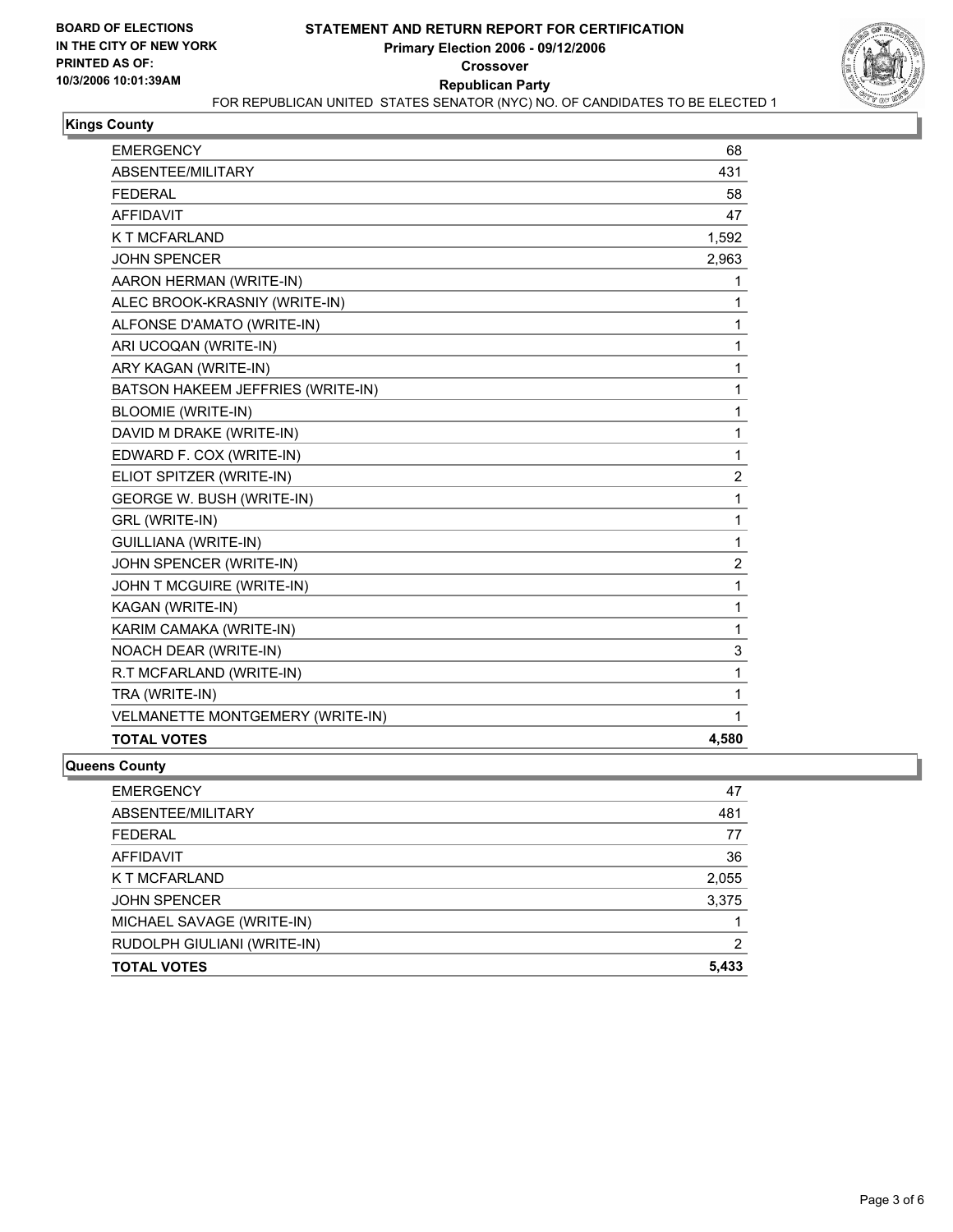

## **Richmond County**

| <b>EMERGENCY</b>              | 13    |
|-------------------------------|-------|
| ABSENTEE/MILITARY             | 509   |
| <b>FEDERAL</b>                | 22    |
| <b>AFFIDAVIT</b>              | 53    |
| K T MCFARLAND                 | 2,835 |
| <b>JOHN SPENCER</b>           | 3,616 |
| ANDREW LANZA (WRITE-IN)       | 3     |
| <b>BOB HELBOCK (WRITE-IN)</b> |       |
| HILLARY CLINTON (WRITE-IN)    |       |
| MATTHEW MIRONES (WRITE-IN)    |       |
| MIKE LECORNEC (WRITE-IN)      |       |
| <b>TOTAL VOTES</b>            | 6,458 |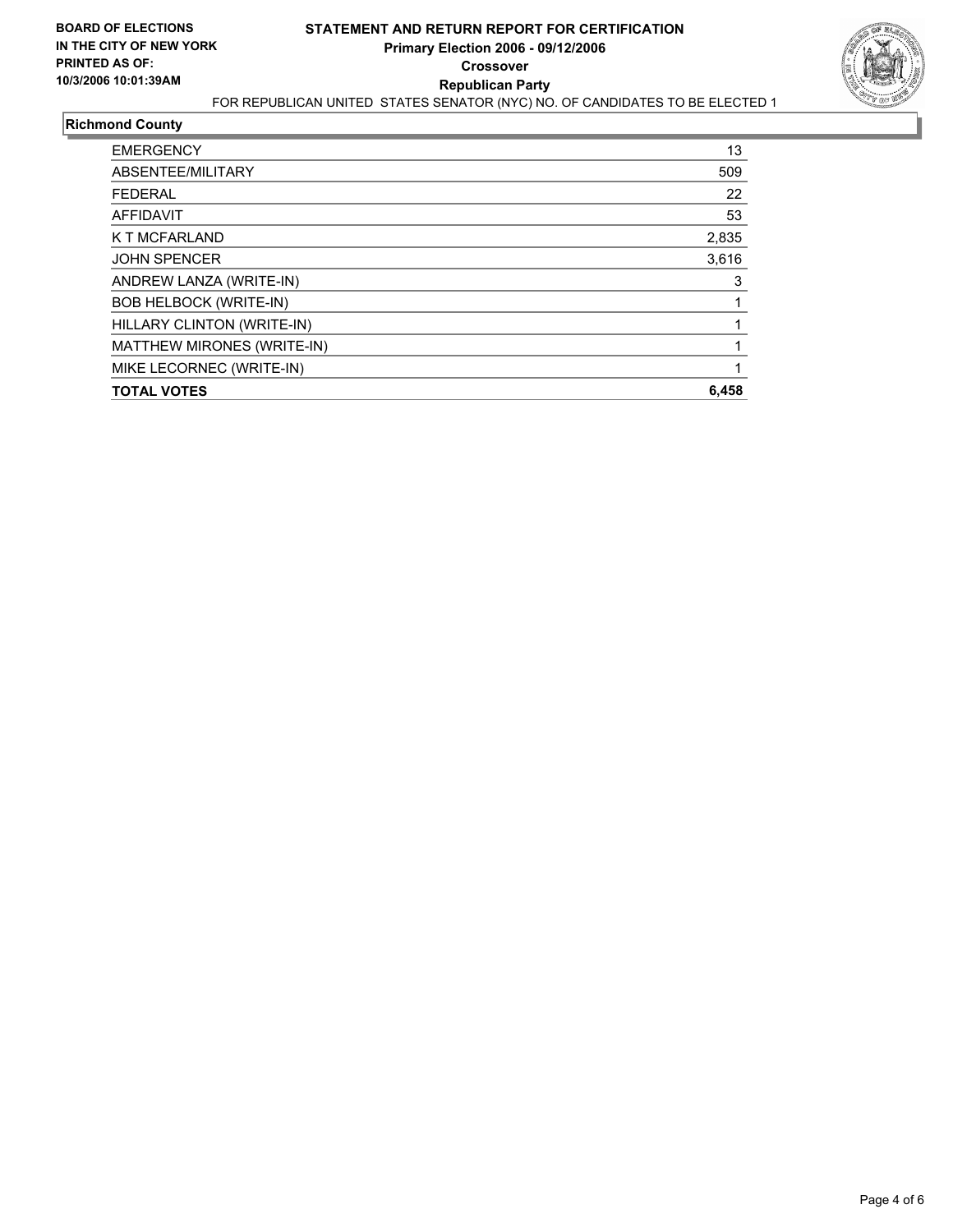

## **TOTAL FOR REPUBLICAN UNITED STATES SENATOR (NYC)**

| <b>EMERGENCY</b>                   | 207                     |
|------------------------------------|-------------------------|
| ABSENTEE/MILITARY                  | 1,963                   |
| <b>FEDERAL</b>                     | 307                     |
| <b>AFFIDAVIT</b>                   | 227                     |
| <b>K T MCFARLAND</b>               | 8,663                   |
| <b>JOHN SPENCER</b>                | 13,029                  |
| AARON HERMAN (WRITE-IN)            | 1                       |
| ALEC BROOK-KRASNIY (WRITE-IN)      | 1                       |
| ALFONSE D'AMATO (WRITE-IN)         | 1                       |
| ANDREW LANZA (WRITE-IN)            | 3                       |
| ARI UCOQAN (WRITE-IN)              | 1                       |
| ARY KAGAN (WRITE-IN)               | 1                       |
| BATSON HAKEEM JEFFRIES (WRITE-IN)  | 1                       |
| BILL CLINTON (WRITE-IN)            | 1                       |
| BILL WALD (WRITE-IN)               | 1                       |
| <b>BLOOMIE (WRITE-IN)</b>          | 1                       |
| <b>BOB HELBOCK (WRITE-IN)</b>      | 1                       |
| CHARLES BARNON (WRITE-IN)          | 1                       |
| CHUCK ZLATKIN (WRITE-IN)           | 1                       |
| DAVID M DRAKE (WRITE-IN)           | 1                       |
| DAVID WASHINGTON (WRITE-IN)        | 1                       |
| DENNIS WOLOCK (WRITE-IN)           | 1                       |
| DR. KING (WRITE-IN)                | 1                       |
| EDWARD F. COX (WRITE-IN)           | $\overline{\mathbf{c}}$ |
| ELIOT SPITZER (WRITE-IN)           | 5                       |
| ERIC STEPHEN (WRITE-IN)            | 1                       |
| GEORGE W. BUSH (WRITE-IN)          | 1                       |
| <b>GERALDINE MILLER (WRITE-IN)</b> | 1                       |
| GRL (WRITE-IN)                     | 1                       |
| <b>GUILLIANA (WRITE-IN)</b>        | 1                       |
| HENRY JAMES STAPLES (WRITE-IN)     | 1                       |
| HILLARY CLINTON (WRITE-IN)         | $\overline{\mathbf{c}}$ |
| HILLARY RODHAM CLINTON (WRITE-IN)  | 3                       |
| JOHN SPENCER (WRITE-IN)            | 5                       |
| JOHN T MCGUIRE (WRITE-IN)          | 1                       |
| JOSE CERRANO (WRITE-IN)            | 1                       |
| JUAN ESTRELLA (WRITE-IN)           | 1                       |
| KAGAN (WRITE-IN)                   | 1                       |
| KARIM CAMAKA (WRITE-IN)            | 1                       |
| LINDSAY GRAHAM (WRITE-IN)          | 1                       |
| MALACHY MCCOURT (WRITE-IN)         | 1                       |
| MARGARET CARN (WRITE-IN)           | 1                       |
| MARK LASALLE (WRITE-IN)            | 1                       |
| MATTHEW MIRONES (WRITE-IN)         | 1                       |
| MAUREEN MILLER (WRITE-IN)          | 1                       |
| MICHAEL K. ZUMBLUSKAY (WRITE-IN)   | 1                       |
| MICHAEL SAVAGE (WRITE-IN)          | 1                       |
| MIKE LECORNEC (WRITE-IN)           | 1                       |